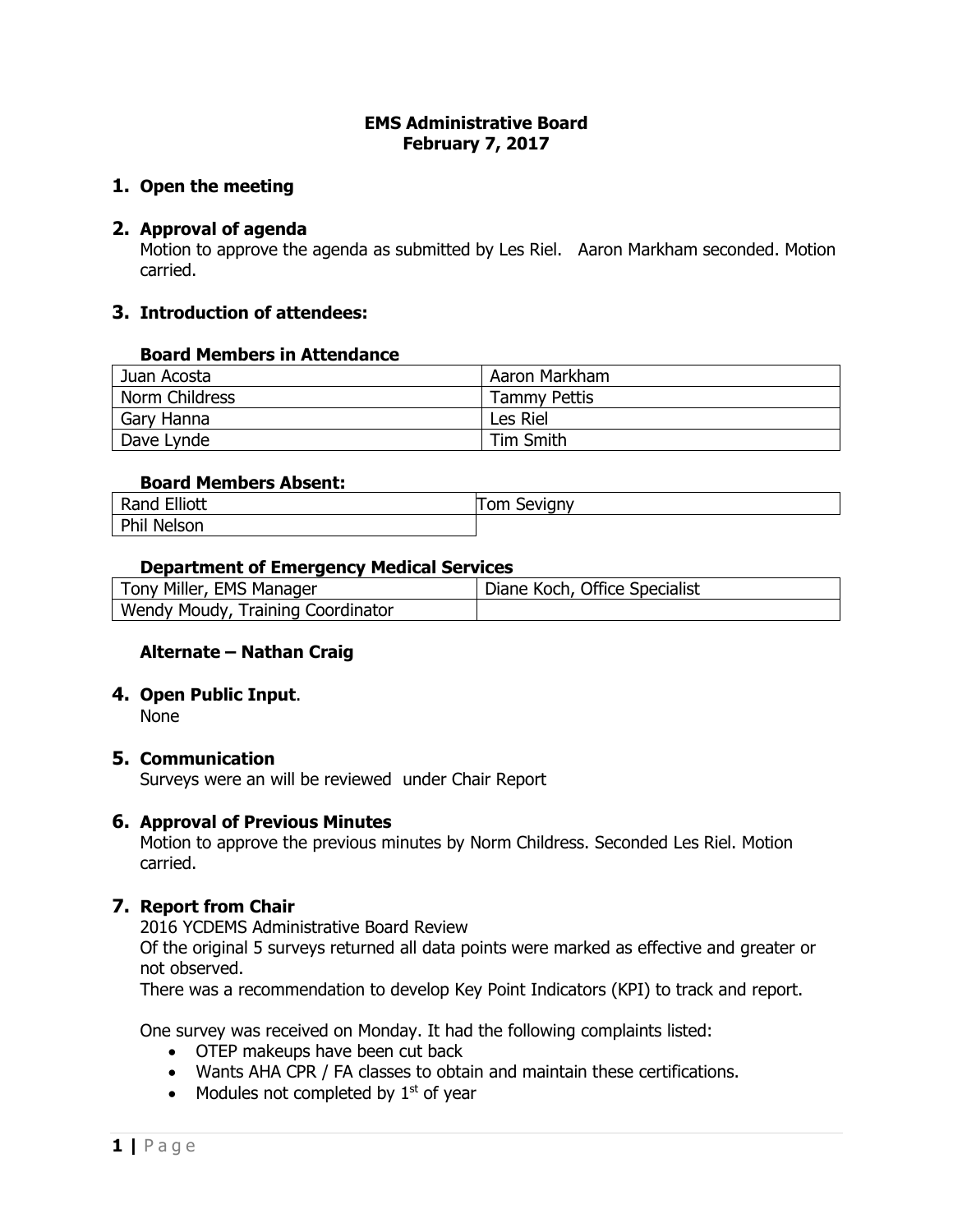- EMT courses relying too much on on-line testing
- No initial courses offered below EMT
- No protocols below EMT
- Levy should be reviewed
- Advanced First Aid classes should be developed and offered and there should be protocols for AFA.
- The office should bill for services, so agencies pay for the services they use

Discussion followed regarding the State does not support AFA, so there are no protocols. Under WACs246976260 if cannot respond on a 911 call if you are not a trauma verified agency. In order to be trauma verified, you must meet the minimum requirements for providers responding.

Since the WACs will be opening, that this would be the time to have a bill that includes AFA Suggestions for assistance included:

- take to Washington State Association of firefighters
- take to Prehospital TAC, then to Governor Steering Committee.
- Dave Lynde offered to set Nathan up with someone who works with legislature that he knows
- Aaron suggested Senator Van De Wege, as he was a paramedic

Future consideration include:

- Develop Electronic survey, possibly using "survey monkey"
- One for administration and one for providers
- Approach survey from alternative point of view by getting questions from the end users

### **8. Reports from Committees and/or Agencies**

- a. YCDEMS
	- i. EMT Academy

Article on EMT Academy in paper on front page of Saturday, February 4th

There are 25 students in class. Two dropped one prior to start and one on first day.

White Swan put three people in and has not paid. Despite repeated attempts at contact Ellen Swan has not responded. If there has been no response the 3 students will either have to pay themselves or leave the class. The students will be informed on Thursday, if there is still no contact from White Swan Ambulance.

In response to comments from the survey:

- OTEP makeups have not been cut back, the office must be notified in advance, to ensure that the makeups are being done correctly.
- Fifty Kindle Fires, have been ordered and they will be checked out to departments that have Wi-Fi. This will allow for immediate feedback to the provider and will cut down on work load and eliminate human error, when entering data into Ninth Brain.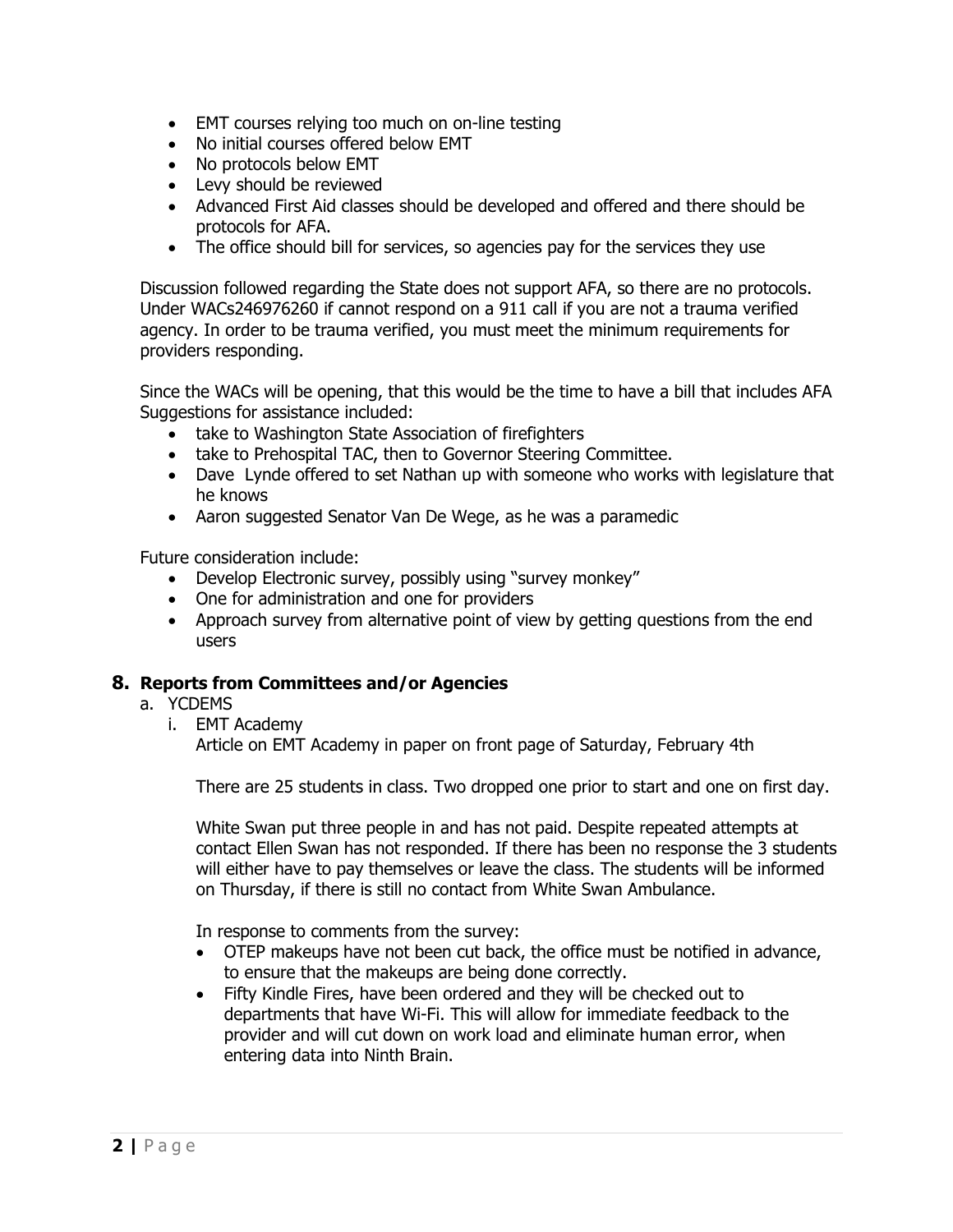Wendy reported on the EMT academy: The EMT course is now done more on-line then in classroom. We purchased the new e-books and we also purchased the paper back books, just in case. The students are completing a compressed lecture online before class. Then taking a ten question quiz. In order to take the "block exam" in class, these items must be completed, or the student will receive a zero for that exam. All students are allowed to throw out the lowest score. This enables us to closely monitor what students are and are not doing. Current average test scores are sitting at 92%. The EMS online testing, is used to ensure students are ready to take the National Registry Exam. There are key indicators that students must meet, which are already being reached. One person is in the online EMT program and is doing well.

ii. Budget Overview

We were under budget for 2016 by \$22,000.

Since we are only offering one EMT course this year, our line item for Emergency Serv Fees-EMT Train will be less than estimated. This should be offset, as we will not be expending as much for instructors and equipment.

We have 50% of our annual budget in reserves to run office in case levy fails.

We will be sending Wendy to NAEMSE conference in Washington DC. Two instructors are being sent to the West Region EMS Conference to attend the SEI Workshop. The Workshop is part of their requirements to maintain their SEI certification.

## **9. Old Business**

a. Term expirations –

Les reported that the Fire Commissioners are meeting next week. He requested Dave bring up the term expirations at that meeting during his report.

Tim Smith was reappointed as the Fire Chiefs Association representative.

## **10. New Business**

a. Out of Area Responses and Bills from Fire District #3 – Tony Miller Fire District #3 was dispatched to a difficulty breathing. We were invoiced for 5 EMTs and 2 firefighters. They were canceled within 15 minutes, never reaching the patient. Six minutes later, they were dispatch again for the same call. We were charged full price for personnel both times.

Fire District #3 was dispatched to White Pass and canceled after 20 minutes. We were billed for 4 EMTs and 2 firefighters. The patient was never reached and in fact Fire District #3 should not have been dispatched, as Ski Patrol had care of the patient and requested an ambulance only. We were billed full price for this call.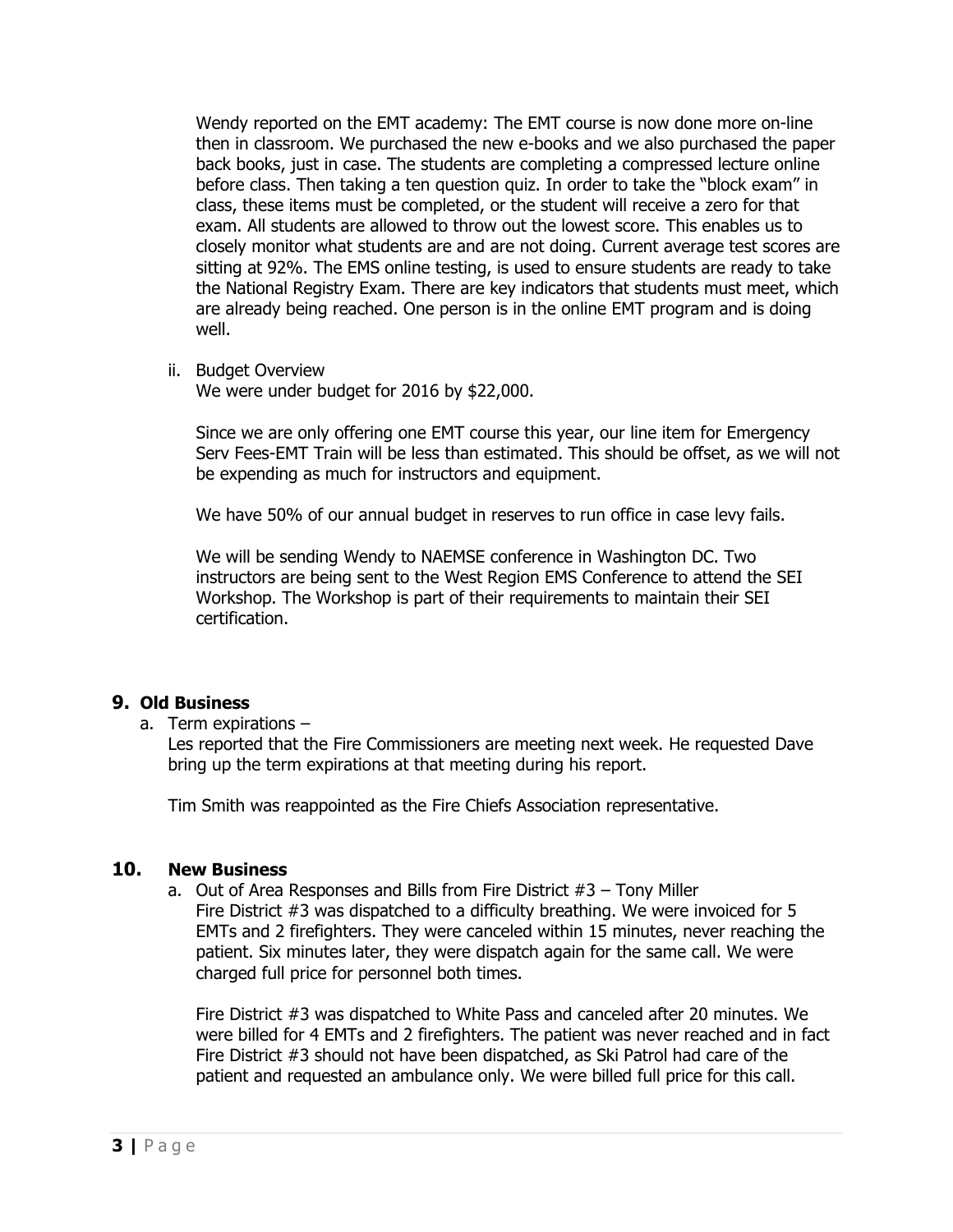The bills came to \$489.54.

Les Riel requested that Tony and Dave to meet with Fire District #3 to discuss agreement and that it should only cover actual costs. Report back at next meeting.

Dr. Acosta made a motion to pay this bill but on the second dispatch for the same call to only pay the dispatch fees. Seconded Les Riel. Motion carried. Fire District #3 will be notified that their response area is being reviewed.

b. EMS Levy Formula – Les Riel

Les Riel requested that a review be done of the EMS levy formula and the distribution. This will be discussed at the next Fire Commissioners meeting. The Fire Chiefs will also be discussing this.

Some of the suggestions are:

- Remove population since it is based on census which is only done every 10 years.
- Adding a line item to help offset ambulance dispatch fees.
- Moneys that are collected in an area from property taxes are not staying in that area. Some areas gain money and others lose money.

All elected officials, Fire Commissioners and Mayors, need to discuss and review the levy together, as well as separately in their own groups.

Discussion followed on how to remedy the perceived inequities in the EMS levy. Some of the comments were:

- Properties don't get up and move. Citizens do.
- People who are poorer use the system more.
- The issue is really complicated. The voters did not vote on a formula for distribution, but rather voted on a county-wide EMS system.
- If a decision is made to change the formula, then a decision will have to be made for when this goes into effect.
- We want to make sure that the levy is distributed in the fairest and most equitable way possible.

If the board gets a consensus, from the various groups after their meetings, that the formula should change then this information will be forwarded to County Commissioners.

c. 911 Dispatch Fees

The Yakima City Council sent the issue (charging the private ambulance dispatch fees) back to the Public Safety Committee. Nothing is written as to what the dispatch fees paid by fire departments cover. The vote has been postponed until March. The Fire Chiefs and Fire Commissioners groups are meeting next week and will discuss this issue. Consideration will be discussed about adding line item to formula to help defray ambulance costs for dispatch. Approximately \$75,000

If SunCom starts charging the fees and there is no financial help, what will happen